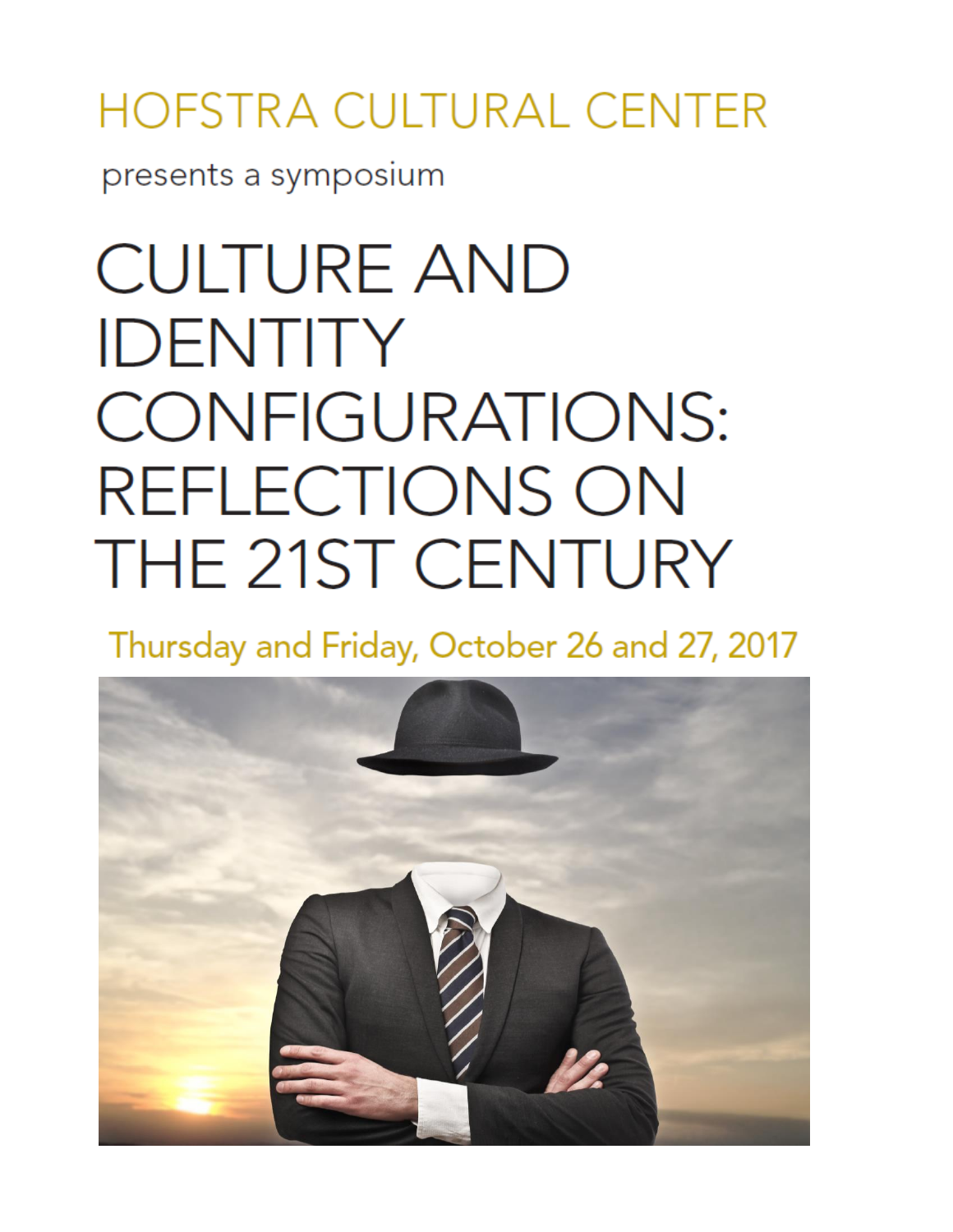## **Thursday, October 26, 2017**

**All events take place in the Leo A. Guthart Cultural Center Theater, Joan and Donald E. Axinn Library, South Campus, unless otherwise noted in this program.**

| 8:30 a.m. - 5 p.m.   | <b>Registration</b>                                                  |
|----------------------|----------------------------------------------------------------------|
| $8:45-9:15$ a.m.     | <b>Continental Breakfast</b>                                         |
|                      |                                                                      |
| $9:15-9:30$ a.m.     | Welcome:                                                             |
|                      | Alfonso J. García Osuna                                              |
|                      | Department of Romance Languages and Literatures                      |
|                      | <b>Hofstra University</b>                                            |
|                      | Symposium Director                                                   |
| $9:30-10:45$ a.m.    |                                                                      |
| <b>PANEL 1</b>       | THE WOMEN IN OUR MIRRORS: FEMALE IDENTITIES                          |
| $9:30-9:45$ a.m.     | Lamees A. Fadl, LaGuardia Community College, CUNY                    |
|                      | Literature on Egyptian Female Immigrants: A Study of the             |
|                      | Contemporary Anthropology Novel                                      |
| $9:45-10$ a.m.       | <b>Angel Luis Lara, State University of New York at Old Westbury</b> |
|                      | "Mujerazas": Unlearning Migrant Identity with Undocumented           |
|                      | Women in New York City                                               |
| $10-10:15$ a.m.      | Tania Ahmadi, Columbia University                                    |
|                      | "Let Me Tell You Where I've Been": The Voice of the Iranian          |
|                      | Woman in Rakhshan Bani-Etemad's The May Lady through Poetry          |
| $10:15 - 10:30$ a.m. | Benita Sampedro Vizcaya, Hofstra University                          |
|                      | Female Scientists at the Scramble for Africa: The Story of Two       |
|                      | <b>Sisters</b>                                                       |
|                      | 10:30-10:45 a.m. Question and Answer Period                          |
|                      |                                                                      |

10:45–11:05 a.m. **Coffee Break**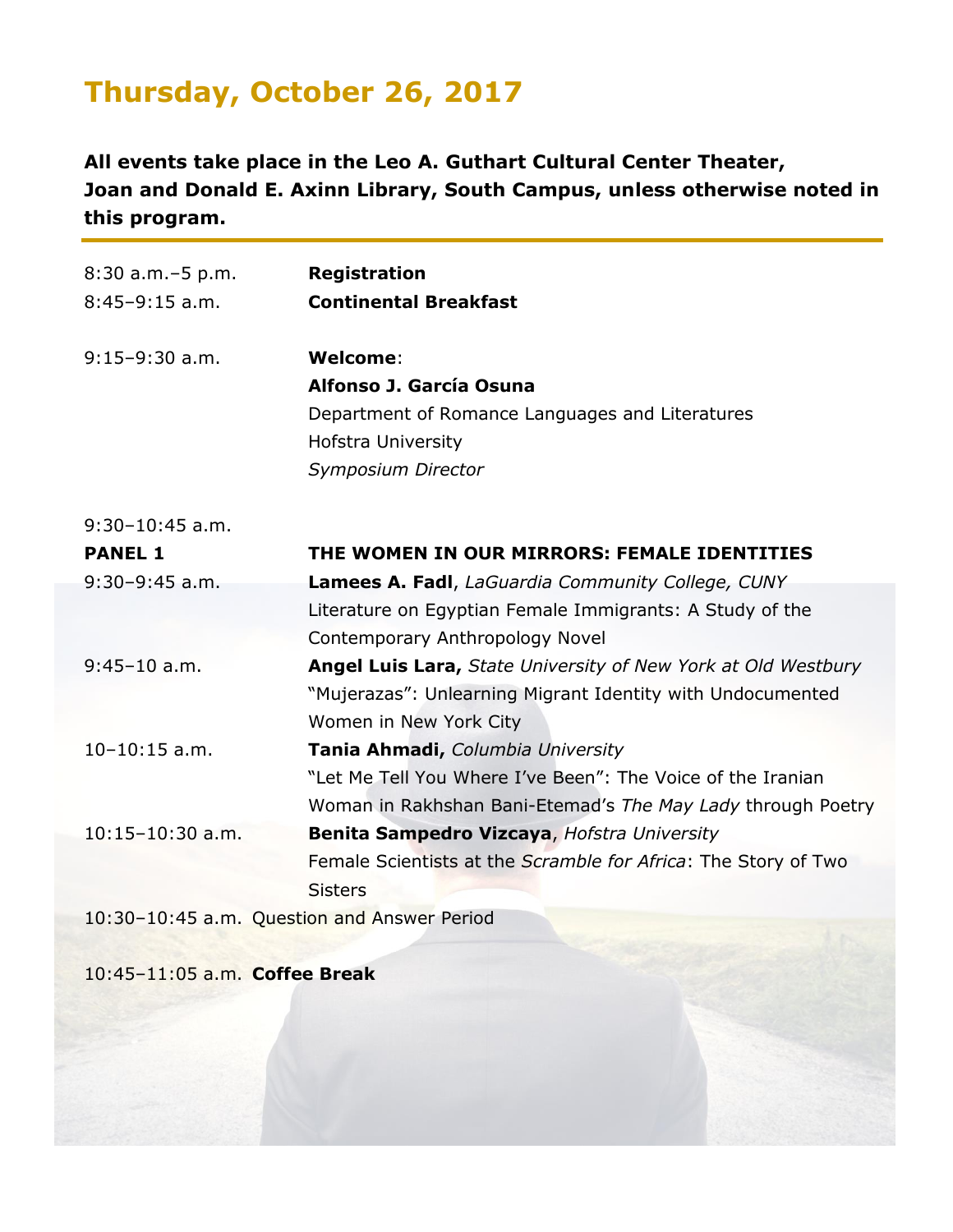11:10 a.m.–12:35 p.m.

| <b>PANEL 2</b>     | UNITED STATES IDENTITARY NARRATIVES                               |
|--------------------|-------------------------------------------------------------------|
| $11:10-11:25$ a.m. | <b>Etsuko Maruoka-Donnelly, Suffolk County Community College</b>  |
|                    | Wearing "My Sword": Political Activism and Construction of Hybrid |
|                    | Identity among Muslim College Students in New York                |
| 11:25-11:40 a.m.   | Cecelia Cutler, Lehman College and the Graduate Centre, CUNY      |
|                    | Youz Guyz Gotta Add the Z'z at the Endz'a Yaz Woidz, Seez!:       |
|                    | Metapragmatic Commentary on New York City English on YouTube      |
| $11:40-11:55$ a.m. | Maureen Minielli, Kingsborough Community College, CUNY and        |
|                    | Rodney Carveth, Morgan State University                           |
|                    | Culture and Identity in the White House: A Comparison of          |
|                    | Nixon and Trump                                                   |
| 11:55-12:10 p.m.   | <b>Giuseppe Formato, Lesley University</b>                        |
|                    | Exploring the Connection between Language Variety,                |
|                    | Identity and Motivation in Language Acquisition of Adult Heritage |
|                    | Leaners of Portuguese                                             |
| $12:10-12:25$ p.m. | <b>Question and Answer Period</b>                                 |
|                    |                                                                   |
| $12:30-1:10 p.m.$  | <b>Lunch</b> (on your own)                                        |
| $1:15-2:15$ p.m.   | <b>KEYNOTE ADDRESS</b>                                            |
|                    | <b>Mahmood Mamdani</b>                                            |
|                    | Herbert Lehman Professor of Government and                        |
|                    | Professor of Anthropology, Columbia University                    |
|                    |                                                                   |

*Joseph G. Astman Distinguished Symposium Scholar*

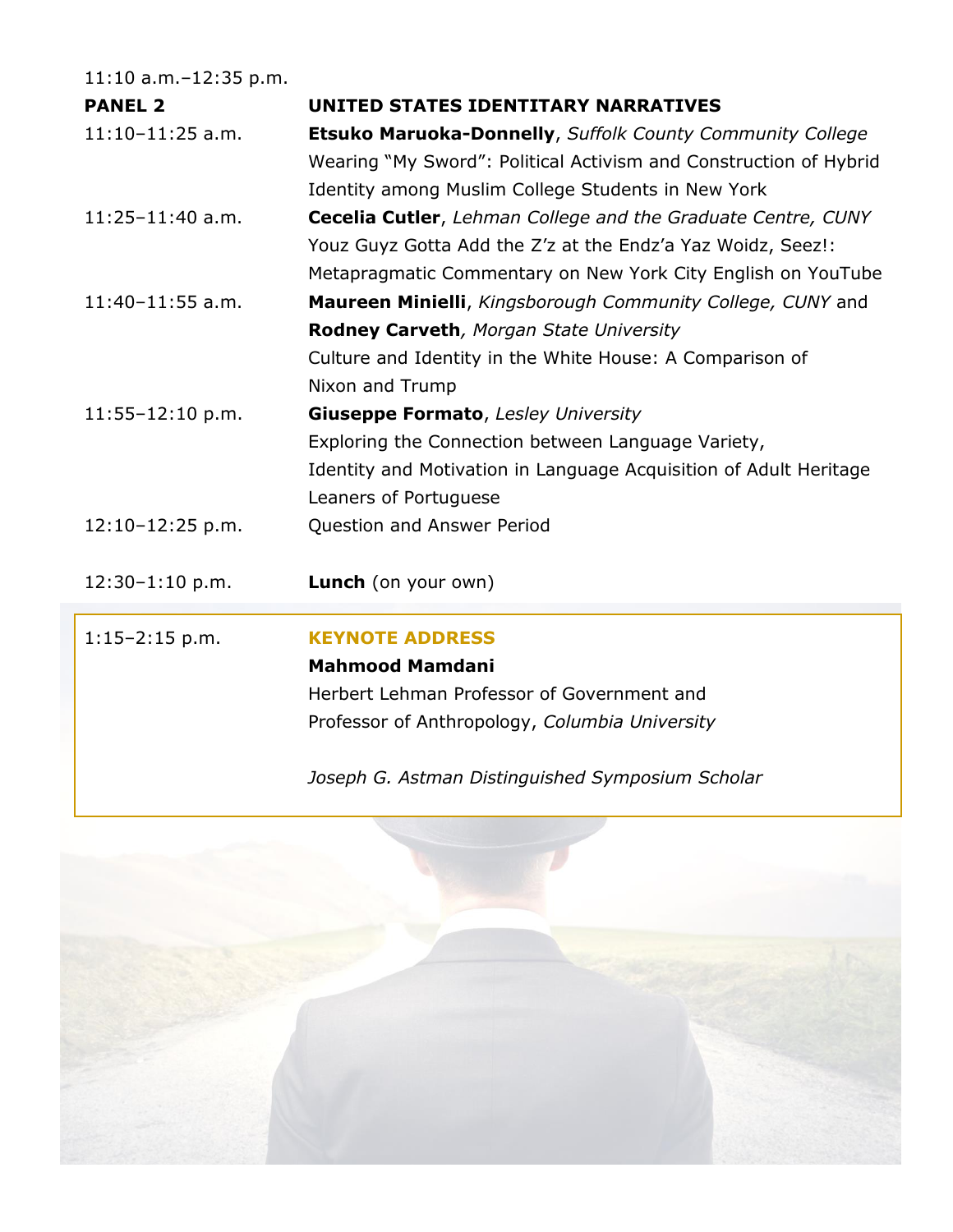| $2:20-3:35$ p.m. |                                                                                                                          |
|------------------|--------------------------------------------------------------------------------------------------------------------------|
| <b>PANEL 3</b>   | DECENTERING THE ATLANTIC: THE CANARY ISLANDS AND                                                                         |
|                  | THE LIMITS OF THE ATLANTIC                                                                                               |
| $2:20-2:35$ p.m. | Thenesoya Vidina Martín de la Nuez, Harvard University                                                                   |
|                  | Dystopian Insular Narrative and the Anthropocene Discourse                                                               |
| $2:35-2:50$ p.m. | Paula Fernández Hernández, University of Florida                                                                         |
|                  | What Islands? About Women Canary Poets of the 21st Century                                                               |
| $2:50-3:05$ p.m. | José de León, Harvard University                                                                                         |
|                  | We Atlantic Victorians: 19 <sup>th</sup> Century Fiction and Contemporary                                                |
|                  | Politics in the Canary Islands                                                                                           |
| $3:05-3:20 p.m.$ | María Hernández-Ojeda, Hunter College, CUNY                                                                              |
|                  | Mapping the Colony: The Canary Islands as Monolithic                                                                     |
|                  | <b>Literary Cosmos</b>                                                                                                   |
| $3:20-3:35$ p.m. | Question and Answer Period                                                                                               |
| $3:35-3:45$ p.m. | <b>Coffee Break</b>                                                                                                      |
| $3:45-4:15 p.m.$ | <b>SPOTLIGHT CONFERENCE SPEAKER</b>                                                                                      |
|                  | <b>Isabel Pascua Febles</b>                                                                                              |
|                  | Universidad de Las Palmas de Gran Canaria, Spain                                                                         |
|                  | Language and Cultural Identity in Postcolonial African Literature:                                                       |
|                  | The Case of Translating Buchi Emecheta into Spanish                                                                      |
| $4:15-4:30 p.m.$ | <b>Coffee Break</b>                                                                                                      |
| $4:30-5:45$ p.m. |                                                                                                                          |
| <b>PANEL 4</b>   | <b>NATION AS SOURCE OF IDENTITY</b>                                                                                      |
|                  |                                                                                                                          |
|                  |                                                                                                                          |
| 4:30-4:45 p.m.   | Lee Blackstone, State University of New York at Old Westbury                                                             |
|                  | "Englishness" and Folk Music: Identity and the Sacral Past                                                               |
| $4:45-5 p.m.$    | Iker García Plazaola, University of Illinois at Urbana-Champaign                                                         |
|                  | National Identity and the Concept of National Philosophy:                                                                |
| $5:00-5:15$ p.m. | The Birth and Rise of Filosofía Española in 19 <sup>th</sup> Century Spain<br>Mohan Dharavath, Osmania University, India |
|                  | Contemporary Culture, Tradition and the Politics of Adivasi                                                              |
|                  | Representation in India                                                                                                  |
| $5:15-5:30$ p.m. | Michael A. Iasilli, St. John's University                                                                                |
|                  | Labor in Revolutionary America                                                                                           |
| $5:30-5:45$ p.m. | Question and Answer Period                                                                                               |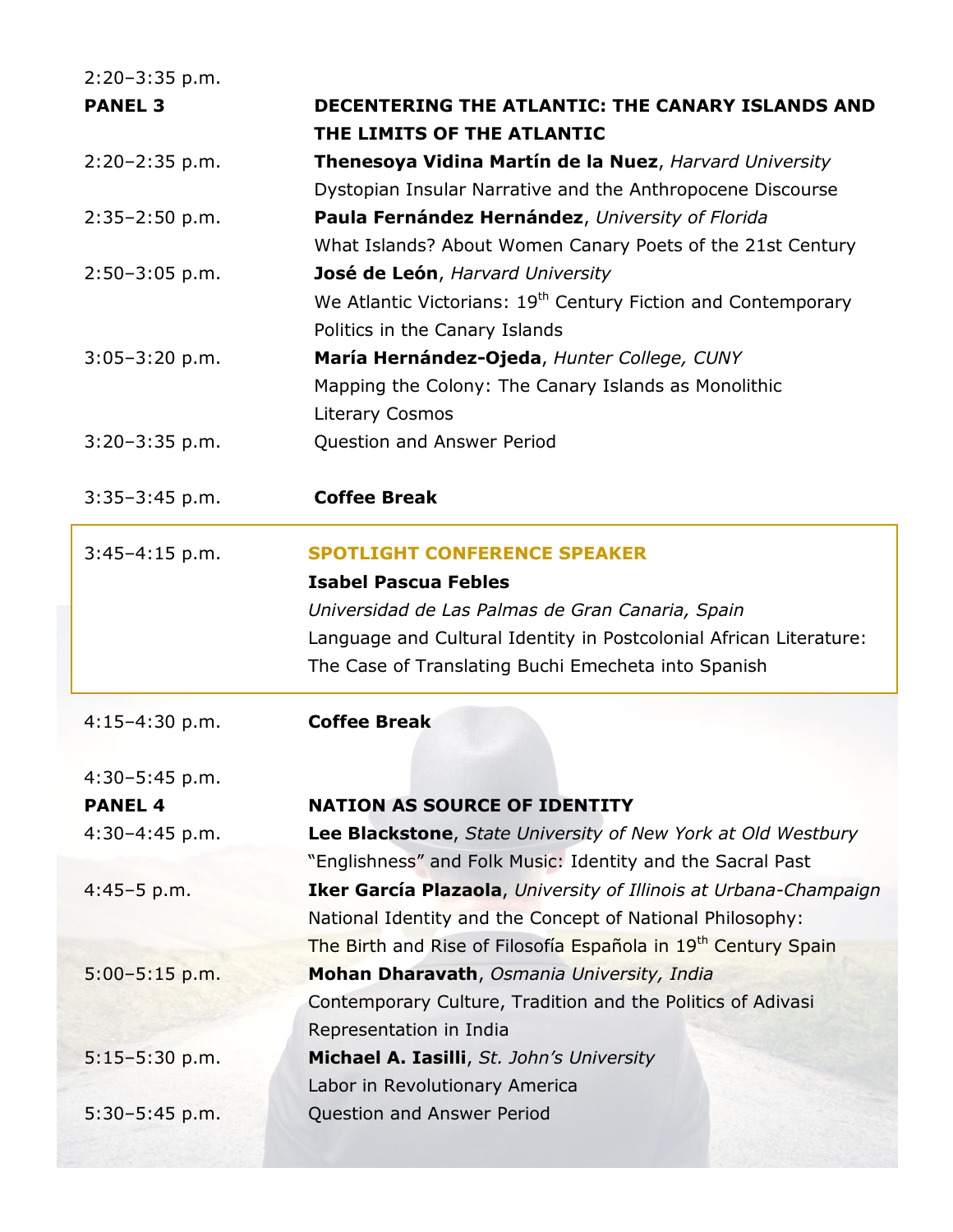6–8 p.m. **SYMPOSIUM DINNER** (registration required) Rochelle and Irwin A. Lowenfeld Conference and Exhibition Hall Joan and Donald E. Axinn Library, 10th Floor South Campus

8 p.m. **THE HEVREH ENSEMBLE WORLD MUSIC CONCERT** Leo A. Guthart Cultural Center Theater Joan and Donald E. Axinn Library, South Campus

> **The Hevreh Ensemble** presents original compositions by group member and composer Jeff Adler on dozens of instruments from around the globe as a way to help promote cultural identity, exploration, spirituality, tolerance and world peace. The works include elements from classical, jazz and world music.



**The Artists Jeff Adler**, *Composer, bass clarinet, Native American flute, drone flute* **Judith Dansker**, *oboe, English horn and Native American flute* **Laurie Friedman**, *clarinet and Native American flute* **Adam Morrisson**, *keyboard*

**Guest Artists Yousif Sheronick,** *percussion* **George Rush,** *bass* **Naren Budhkar,** *tabla*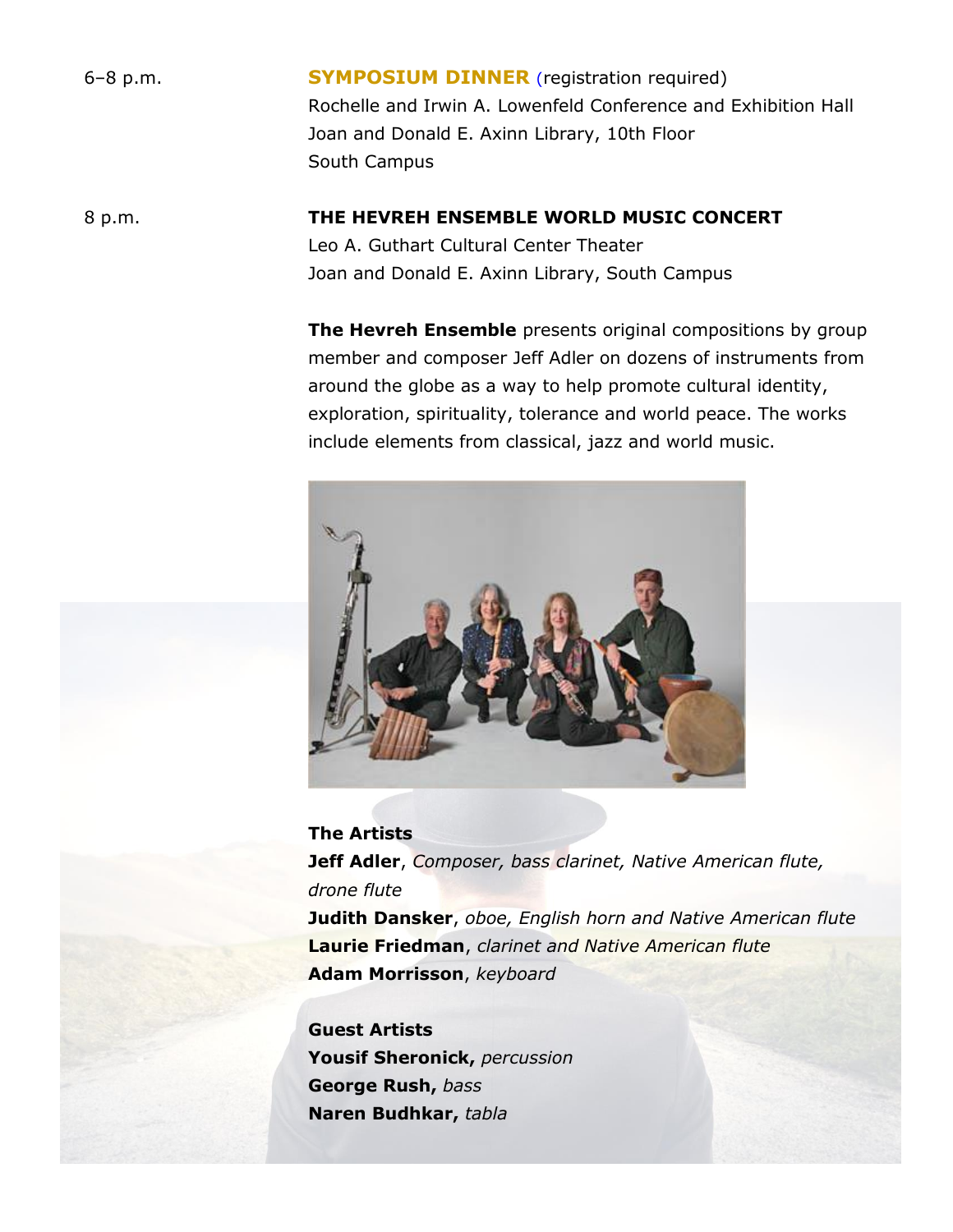## **Friday, October 27, 2017**

**All events take place in the Leo A. Guthart Cultural Center Theater, Joan and Donald E. Axinn Library, South Campus, unless otherwise noted in this program.**

| $8:30$ a.m. $-5$ p.m. | <b>Registration</b>                                                                                                                                                                                                                                                                 |
|-----------------------|-------------------------------------------------------------------------------------------------------------------------------------------------------------------------------------------------------------------------------------------------------------------------------------|
| 8 a.m. - 4 p.m.       | <b>Continental Breakfast</b>                                                                                                                                                                                                                                                        |
| $9:05-10$ a.m.        |                                                                                                                                                                                                                                                                                     |
| <b>PANEL 5</b>        | <b>SOUTH AMERICAN VISTAS</b>                                                                                                                                                                                                                                                        |
| $9:05-9:20$ a.m.      | <b>Warren Bratter, Hofstra University</b><br>Point and Counterpoint: A Comparative and Contrastive Study<br>of Assimilation and the Sociopolitical Status of First-Generation<br>Middle Eastern Immigrants in the United States and the<br>Portuguese and Spanish-Speaking Americas |
| $9:20-9:35$ a.m.      | Yasmina Vallejos, Pittsburgh State University<br>Machuca (2004) and the Representation of a                                                                                                                                                                                         |
|                       | Generation's Identity                                                                                                                                                                                                                                                               |
| $9:35-9:50$ a.m.      | <b>Bruno Guaraná, New York University</b>                                                                                                                                                                                                                                           |
|                       | The "Black Helena" and Colorblind Racism on Brazilian Television                                                                                                                                                                                                                    |
| $9:50-10$ a.m.        | Question and Answer Period                                                                                                                                                                                                                                                          |
| $10:10-11:35$ a.m.    |                                                                                                                                                                                                                                                                                     |
| <b>PANEL 6</b>        | <b>PERIPHERAL IDENTITIES</b>                                                                                                                                                                                                                                                        |
| $10:10-10:25$ a.m.    | <b>Tara Fannon</b> , National University of Ireland, Galway                                                                                                                                                                                                                         |
|                       | Life Before and After Disability: An Identity Story about                                                                                                                                                                                                                           |
|                       | Self-Reliance, Acceptance and Acquired Disabilities                                                                                                                                                                                                                                 |
| $10:25 - 10:40$ a.m.  | Joseph Dorinson, Long Island University                                                                                                                                                                                                                                             |
|                       | Kvetching and Shpritzing: Humor Forges                                                                                                                                                                                                                                              |
|                       | Jewish-American Identity                                                                                                                                                                                                                                                            |
| $10:40-10:55$ a.m.    | Belenna Lauto, St. John's University                                                                                                                                                                                                                                                |
|                       | Identity Narratives: What Photographs Tell Us                                                                                                                                                                                                                                       |
| $10:55 - 1:10$ a.m.   | <b>Chloe Smolarski</b> , Parsons School of Design, The New School                                                                                                                                                                                                                   |
|                       | Solidarity, Integration, Intersectional, Gender, Interdisciplinary                                                                                                                                                                                                                  |
| $11:10-11:25$ a.m.    | Question and Answer Period                                                                                                                                                                                                                                                          |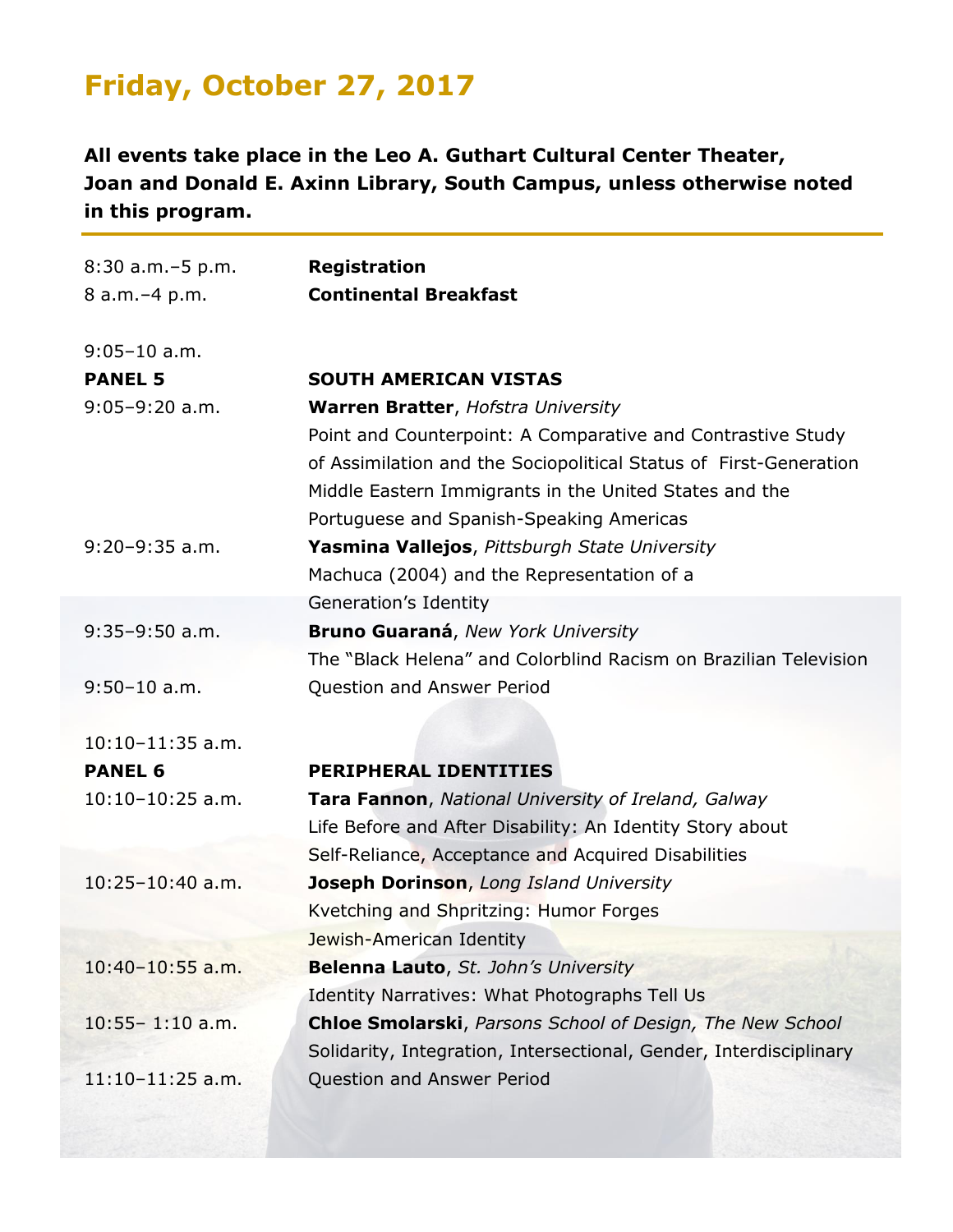11:25–12:45 p.m. **Lunch** (on your own) We encourage participants to visit the exhibition Converging Voices: Gender and Identity

> **Hofstra University Museum Emily Lowe Gallery Behind Emily Lowe Hall, South Campus**



MAY 2 - DECEMBER 15, 2017

12:50–1:45 p.m. 12:50-1:05 p.m.

1:05-1:20 p.m.

1:20-1:35 p.m.

**PANEL 7 MERGING IDENTITIES** 

| Marcia E. Picallo, County College of Morris The Pain of           |
|-------------------------------------------------------------------|
| Meaning: An Introspective Search for Identity in Richard          |
| Blanco's Prince of Los Cocuyos.                                   |
| Laura V. Sández, Villanova University                             |
| Cuban Special Period Happiness? Juggling Identities in a          |
| Time of Conflicting Paradigms                                     |
| <b>Kikuko Tanaka, City University of New York Graduate Center</b> |
| Merged Identity Between a Historian and His Subjects in           |
| "The Ignorant Schoolmaster"                                       |
| <b>Question and Answer Period</b>                                 |

1:35-1:45 p.m.